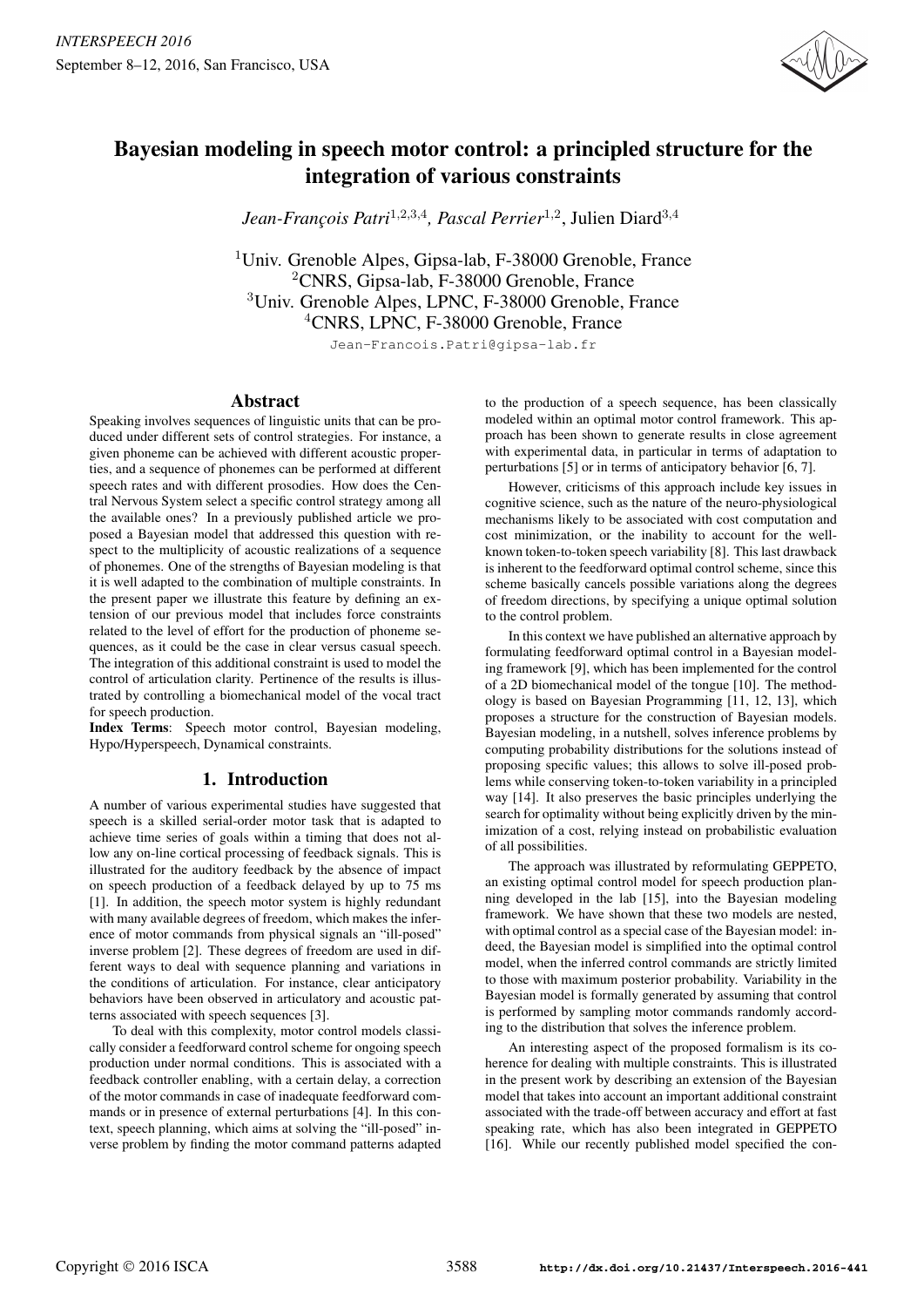straints only in terms of auditory goals to be reached at the different phonemes of a speech sequence, the proposed extension integrates the specification of the level of effort (weak, medium, strong) involved in the production of the sequence. Depending on this effort level, different probability distributions are associated to the achievement of the task. The inferred command patterns will be assessed on the biomechanical model of the tongue with a special focus on how increasing the speaking rate affects the articulatory and acoustic accuracy in phoneme production.

The paper is divided into four sections. Section 2 summarizes the main hypotheses involved in the formulation of the Bayesian model, with an emphasis on the additional constraint that is to be included. From these ingredients the extension of the Bayesian model is introduced in Section 3. Section 4 presents the results of the inference and the assessment of the inferred command patterns with the biomechanical tongue model. Finally, the strengths of the proposed modeling framework are discussed with respect to its capacity to deal with different kinds of physical constraint applied to speech production.

## 2. Methodology

#### 2.1. Basic control of the biomechanical model

This section summarizes all hypotheses considered in the model. The first half of these hypotheses are exactly the same as those used to define our recently published model [9]. The second half concerns the introduction of the additional totallevel-of-force constraint.

As in GEPPETO, we are concerned with the selection of control variables for the production of sequences of phonemes. We only consider phonemes  $\{|i|, |e|, |e|, |a|, |oe|, |o|, |k|\}$ that do not require jaw or lip movements since the version of the biomechanical model that is used for simulations only includes an account of the tongue [17, 10]. Control variables correspond to the six control parameters, called  $\lambda$  [18], used to pilot the biomechanical model. The first three formants of the acoustic signal are assumed to define the auditory space in which motor goals associated with phonemes are specified as convex target regions. Finally, the knowledge of the mapping between control variables and formant values is assumed to be stored in an internal model in the CNS [5]. In our study it is implemented by a radial basis function (RBF) network learned from more than  $2.10<sup>4</sup>$  simulations covering the whole motor space [19]. The internal model is considered to be "static" as it associates commands and outputs at targets.

This first set of hypotheses was used to specify in our previous model the selection of control variables based on the auditory characterization of phonemes only. However, different configurations of  $\lambda$  control variables may result in the same tongue shape (and therefore the same acoustic signal), corresponding to an identical equilibrium configuration for different generated forces. The total level of force influences the capacity of the tongue to satisfy the speech requirements associated with increasing speaking rates. GEPPETO characterizes every articulatory configuration at the targets with a corresponding level of effort. These levels of effort are associated with the levels of total muscle force that are categorized in three levels, "Weak", "Medium" and "Strong" [16]. Since muscle force capacity is highly muscle dependent [20, 21] and since phonemes are differentiated by the patterns of recruited muscles [22, 23, 24, 25], for a given total level of effort, the actual muscle force involved depends on the considered phoneme. Thus, effort is not simply linked with the absolute amplitude of muscle force, but with the amplitude of the force relatively to the maximal capacity of the involved muscles to produce force. This is a way to not penalize phonemes, such as /i/ or /u/, that requires the activation of intrinsically strong muscles, such as the Genioglossus or the Syloglossus, as compared to phonemes, such as /a/ that is associated with a weaker muscle, the Hyoglossus. Here again, the knowledge of the control-to-force mapping is assumed to be stored in the CNS in a "static" internal model, which results from a learning process that generalizes the relation between motor commands and generated forces from a number of examples. It is implemented by a second RBF network.

## 2.2. Bayesian model

#### *2.2.1. Model definition*

Variables Variables correspond to the formal representation of all the relevant quantities selected for the description of the system. In the Bayesian framework, these quantities correspond to probabilistic variables. These variables are extracted from the control scheme presented in Section 2:

- Φ is a discrete variable representing phonemes. It corresponds to the set of phonemes specified in Section 2.
- S is a continuous vector variable in the auditory space described as the 3-dimensional formant space:  $S =$  $(F_1, F_2, F_3).$
- $M$  is a 6-dimensional continuous vector variable representing the motor commands controlling the tongue:  $M =$  $(\lambda_1, \cdots, \lambda_6).$
- $\nu$  is a continuous scalar variable representing the amount of total muscle force generated.
- $N$  is a discrete variable representing the level of effort generated at the target articulation of a phoneme. Its elements are the 3 levels of effort considered in GEPPETO.

Decomposition Our aim is to completely specify the joint probability distribution  $P(M S \Phi \nu N)$ . To this aim, the joint probability distribution is first decomposed following the standard chain rule of probabilities. Then, assumptions related to dependencies linking different variables are exploited, in order to simplify the obtained decomposition. The resulting decomposition is:

$$
P(M S \Phi \nu N) = P(M) P(S | M) P(\Phi | S)
$$
  

$$
P(\nu | M) P(N | \Phi \nu).
$$
 (1)

The assumptions leading to the terms in the first line of Eq. (1) are the same as for our previous model [9]. Terms appearing in the second line of Eq. (1) correspond to the additional constraint included in the model. The simplifications leading to these terms are the assumptions that the total force level  $\nu$  is uniquely specified by the motor variable  $M$ , and that the level of effort N is completely characterized by the knowledge of  $\Phi$ and  $\nu$ . It is worth noting that the global structure of the obtained decomposition results in the combination of the structure involved in our previous model with the structure relating muscle forces and related level of effort. Figure 1 illustrates the incorporation of these two structures into the current model.

Parametric forms Once defined the decomposition for the joint distribution  $P(M S \Phi \nu N)$  (Eq. (1)) has been defined, it is necessary to specify the form taken by each of its factors.

 $P(M)$ , the probability of occurrence of a motor pattern M, is specified by a uniform distribution, since, in the absence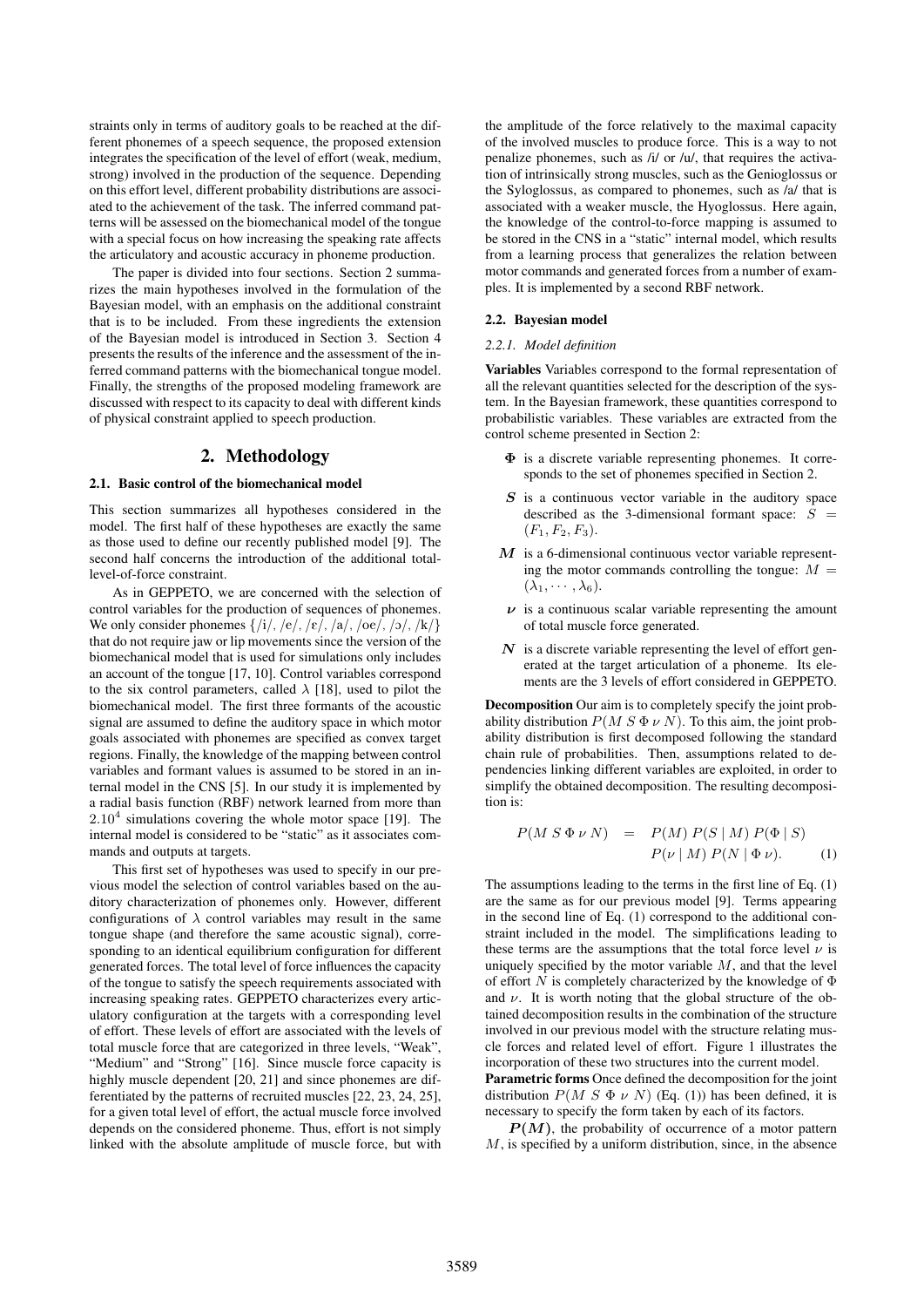

Figure 1: *Incorporation of the additional effort-constraint into our previous Bayesian model [9].*

of further knowledge, there is no reason to assume that some motor control patterns should be favored as compared to others.

 $P(S|M)$  and  $P(\nu|M)$  represent probabilistic accounts of the knowledge of the motor-to-auditory and motor-to-force mappings respectively (see Section 2). Since these mappings uniquely specify the auditory and force outputs corresponding to motor variable  $M$ , they are described by Dirac delta functions located on the outputs of the corresponding RBF networks. These outputs are denoted by  $s^*(M)$  and  $v^*(M)$  respectively.

 $P(\Phi \mid S)$  corresponds to the probability of associating phoneme  $\Phi$  with the auditory input S. It is specified in the same way as in our previous model [9], by defining a sub-model that implements the inference of this categorization based on Gaussian descriptions of the  $P(S | \Phi)$  distributions, describing the dispersion of auditory variable  $S$  for each phoneme.

 $P(N | \nu \Phi)$  characterizes the link between the level of effort N and the total level of force  $\nu$  for a given phoneme  $\Phi$ . It can be seen, for each phoneme, as the categorization of the generated forces  $\nu$  into one of the three level of efforts  $N$ . As for  $P(\Phi | S)$ , this term is specified by a sub-model that performs this categorization based on the probability distributions  $P(\nu \mid N \Phi)$  of forces  $\nu$  generated with respect to each level of effort N and for each phoneme Φ.  $P(\nu \mid N \Phi)$  are assumed to be Gaussian, with location parameters (means) specified by the effort constraint implemented in GEPPETO, and variances scaled by parameter  $\kappa_{\nu}$ , which controls the strength of the constraint.

#### *2.2.2. Inference of motor commands* M *producing phoneme* Φ *with a desired level of effort N*

Having specified the joint distribution  $P(M S \Phi \nu N)$ , we now formulate the question that is to be solved by the model. As the problem is to infer the control commands M producing a desired phoneme  $\Phi$  under a desired level of effort N, the approach consists in using the model to infer the probability distribution over M, conditioned on the specified values of  $\Phi$  and N. The corresponding distribution,  $P(M | \Phi N)$ , is obtained by standard Bayesian inference and is given by:

$$
P(M | \Phi N) = \frac{\sum_{S,\nu} P(M S \Phi \nu N)}{\sum_{M,S,\nu} P(M S \Phi \nu N)}.
$$
 (2)

Since in Eq. (2) the denominator is constant for fixed N and  $\Phi$ , we focus on its numerator and make the denominator implicit by using a proportionality symbol "∝". Using the decomposition given by Eq. (1) and including the constant  $P(M)$  term in the proportionality symbol, we obtain:

$$
P(M | \Phi N)
$$
  
\n
$$
\propto \sum_{S,\nu} P(S | M) P(\Phi | S) P(\nu | M) P(N | \Phi \nu)
$$
  
\n
$$
\propto P(\Phi | s^*(M)) P(N | \Phi \nu^*(M)),
$$
\n(3)

where the summation over S and  $\nu$  is reduced to the terms  $\nu = \nu^*(M)$  and  $S = s^*(M)$  for which  $P(\nu | M)$  and



Figure 2: *Diagram of the sequence-planning model including the effort constraint.*

 $P(S \mid M)$  are not equal to zero. Eq. (3) completely defines the distribution from which motor variables  $M$  can be selected in order to produce a specific phoneme with a desired level of effort.

#### *2.2.3. Inference of motor commands producing a sequence of phonemes with a desired level of effort*

Until now we have only considered the selection of motor commands for the production of isolated phonemes. The interest of taking into account the level of effort corresponding to the planned motor variable is made clear in the generation of sequences of phonemes. We previously proposed a Bayesian model planning motor commands for the production of sequences of phonemes, which only considered the auditory constraint [9]. Based on the above methodology for the planning of a single phoneme, it is straightforward to include the additional effort constraint into the sequence planning model. Figure 4 represents the diagram corresponding to this extended sequence-planning model from which we can infer motor variables for the production of sequences of phonemes with different levels of effort. Variables are duplicated and indexed by their order in the intended sequence. The additional variable  $C_m$  implements a motor constraint that imposes the proximity of planned motor commands resulting in anticipatory coarticulation effects [9].

#### 3. Results

#### 3.1. Inferred control patterns

The decision policy underlying the selection of a set of control variables for the production of phoneme  $\Phi$  with effort level N consists in random sampling based on  $P(M | \Phi N)$ . This sampling is approximated by the Metropolis-Hasting algorithm that performs a Markov Chain Monte Carlo *(MCMC)* random walk that converges to the desired distribution. Simulations were performed with Matlab's "mhsample" function with 20 chains of  $2.10<sup>4</sup>$  samples each and a burning period of  $10<sup>3</sup>$  samples. Tests revealed that further increasing the number of samples had no influence on the global shape of the obtained distributions.

In order to validate the performance of the model it is necessary to evaluate whether control samples M obtained from this sampling policy effectively result in intended auditory and force values that satisfy the constraints. Figure 2 gives an example of the results. It represents the histograms of the first three intended formant values corresponding to the samples M obtained for phoneme /i/ from  $P(M | \Phi N)$  at the three effort levels. These intended formant values where computed from the RBF network used for the internal models described in Section 2. It can be seen that the formants correctly distribute inside the target regions for all the categories of effort. This remains true for all other phonemes. Similarly, Figure 3 represents the histograms of the total intended muscle force obtained from the same set of samples M used in Figure 2. Again, these levels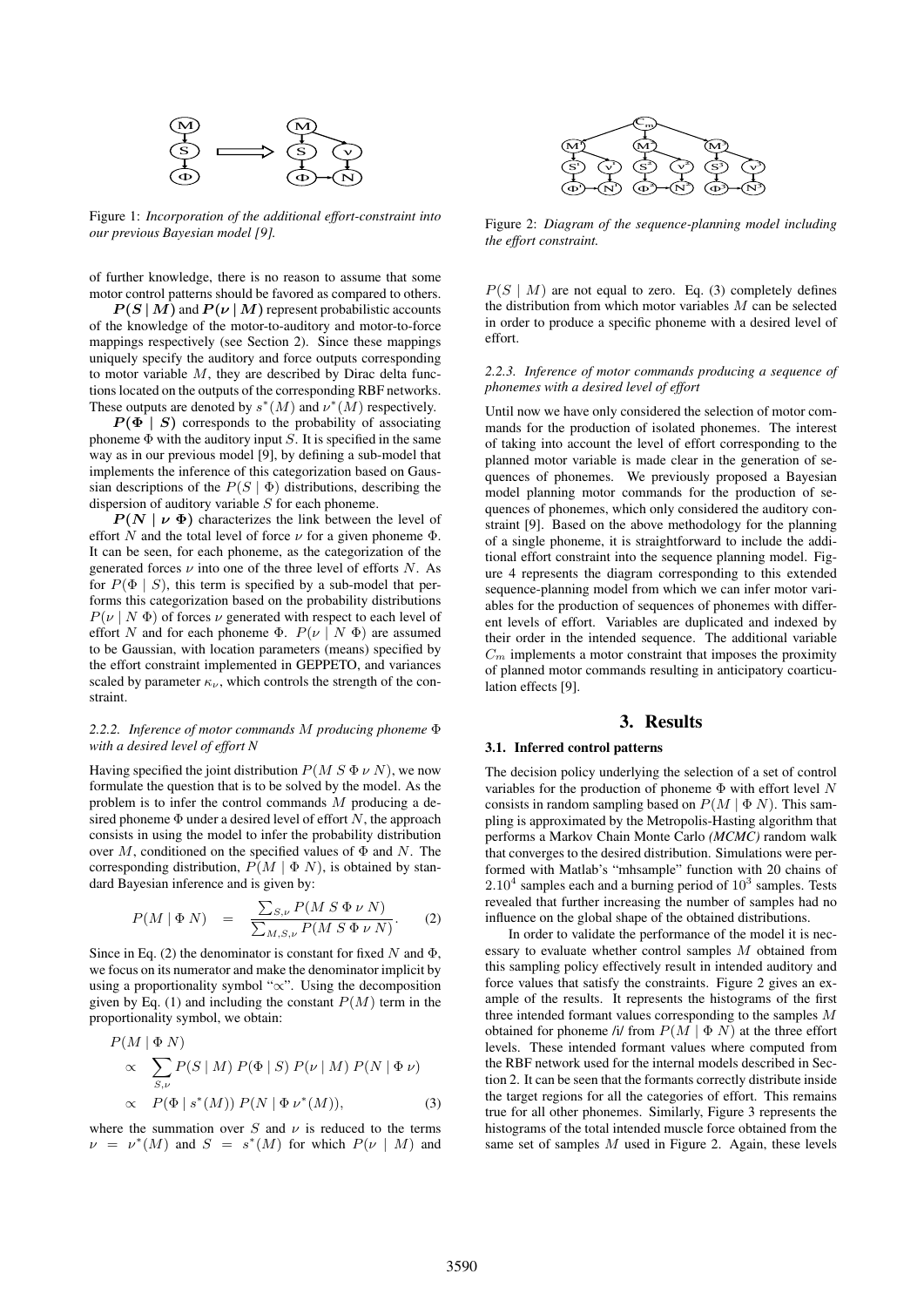

Figure 3: *Histograms of the total level of force corresponding to samples* M *obtained by the the probability distribution* P(M|ΦN) *for phoneme /i/ and effort levels N="Weak" (Left), N="Medium" (Middle) and N="Strong" (Right). The vertical dotted lines indicates the borders of the regions characterizing the effort constraint of GEPPETO.*



Figure 4: *Histograms of auditory consequences of samples* M sampled from the probability distribution  $P(M | \Phi N)$ *for phoneme /i/ and effort levels N="Weak" (Bottom), N="Medium" (Middle) and N="Strong" (Top). The vertical dotted lines indicate borders of the auditory regions characterizing the auditory constraint for this phoneme.*

of intended total force were obtained from the RBF network. It can be seen that the forces correctly distribute according to the corresponding regions that define each level of effort. In summary, the Bayesian model correctly infers control samples M that jointly satisfy both the auditory and the effort constraints characterizing the speech planning task.

### 3.2. Sequence planning at various levels of effort

We consider for illustration the sequence  $/ \text{aie}/$  planned with the N="Weak" and N="Strong" levels of effort. The set of control variables having the highest inferred probabilities are selected and the resulting tongue trajectories are generated by the biomechanical model presented in Section 2. Two speaking rates are implemented for each set of control variables by specifying a slow and fast transition rate between the motor commands of the first and second phoneme in the sequence, together with a long and a short duration of the second phoneme. Results are illustrated as formant trajectories in auditory space shown in Figure5. It can be seen that for a fast speaking rate, motor commands planned with the N="Weak" level of effort result in a formant trajectory that misses the auditory target region for the middle phoneme /i/ (Top left image). This is not the case for control variables planned with the N="Strong" levels of effort (Top right image). In a slow speaking rate however, these same two sets of control variables result in formant trajectories that both reach auditory target regions (Bottom images).

#### 4. Conclusion

We have presented an extension of a recently published Bayesian model of speech motor control that plans control variables for the production of phoneme sequences [9]. This extension shows how an additional constraint, related to the level of total muscle force generated in the production of phonemes, can be included in a modular manner into the model. We have shown that the model correctly infers motor commands that jointly satisfy both constraints characterizing the speech task: intended auditory outputs lie inside the desired phonemic regions and total level of muscle force satisfies the desired effort interval. The model was constructed as a reformulation of GEPPETO, an existing optimal control model that rests on



Figure 5: *Formant trajectories corresponding to the motor commands planned for the sequence /aiɛ/ with the N="Weak" (Left) and N="Strong" (Right) effort levels, produced with fast (Top) and slow (Bottom) speech rates. For a fast speaking rate, the trajectory planned with the N="Weak" effort level misses the auditory target for the middle phoneme /i/ (Top left image), but not for the N="Strong" effort level. Both commands produce trajectories that reach the auditory targets for slow speech rate (Bottom images). Red crosses indicate the intended auditory output of the motor commands.*

the minimization of a cost function. We have shown in a previous paper [9] that the Bayesian model includes the optimal control approach of GEPPETO as the particular case of finding motor commands with the maximum posterior probability. In this sense the Bayesian framework offers a more general approach that has valuable properties. For instance, the Bayesian approach results in a distribution of solutions while the optimal control approach gives a unique point-like value. These distributions allow us to better explore the space of solutions and study the possibility that patterns of variability may be attributed to the distribution of possible equivalent motor solutions.

We see that the proposed Bayesian Programming approach offers an interesting framework for the integration of multiple constraints. The flexibility and coherence of the Bayesian methodology allows us to further include additional constraints considered in speech motor control. In this context, current work is focused in the combination of constraints related to proprioceptive characterization of phonemes along with the present auditory representation.

## 5. Acknowledgements

The research leading to these results has received funding from the European Research Council under the European Communitys Seventh Framework Programme (FP7/2007-2013 Grant Agreement no. 339152, "Speech Unit(e)s", PI: Jean-Luc Schwartz).